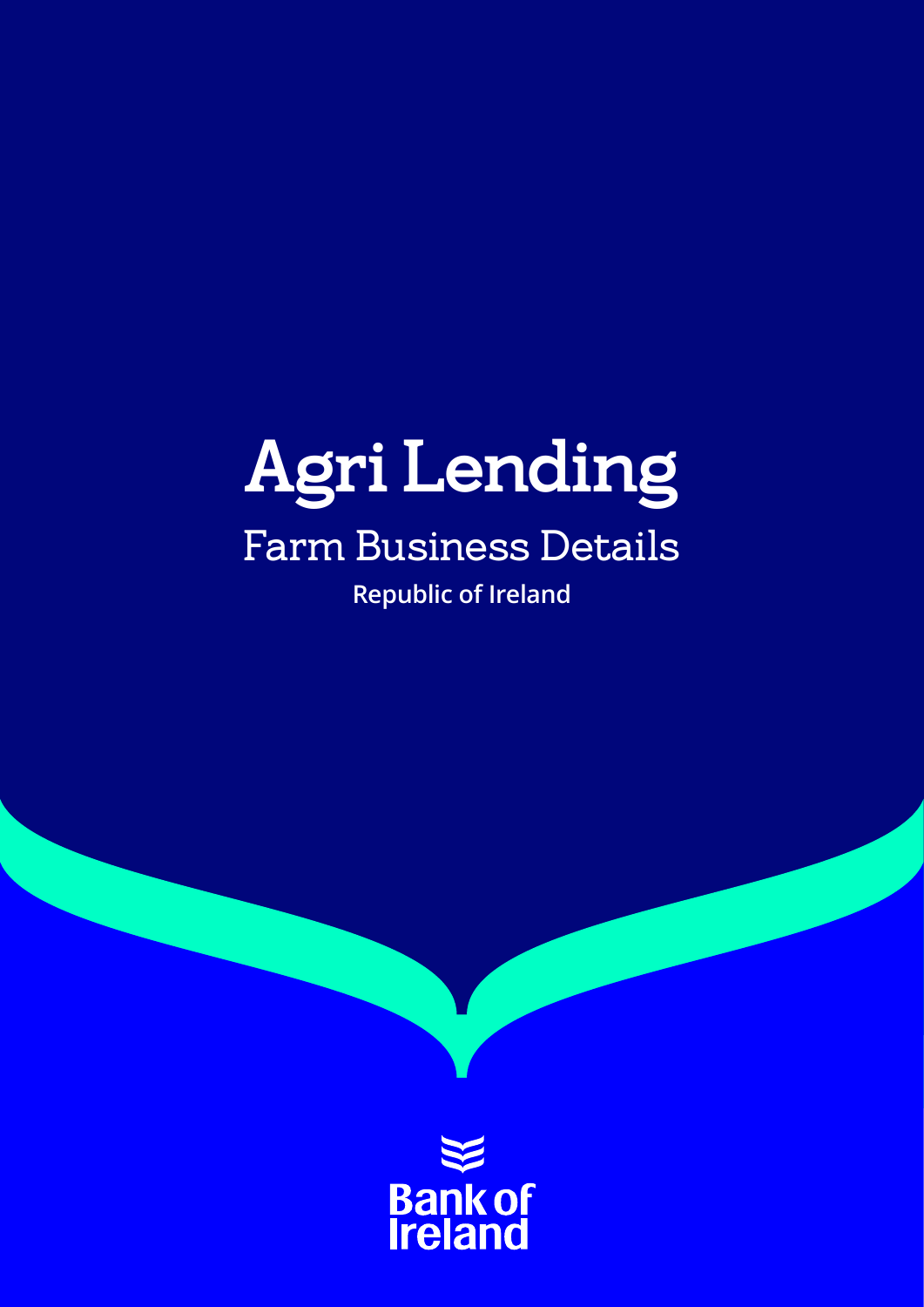## Section 1: Farm Business Details

**Please tell us about your farming business. This information will assist us in providing a professional timely response.**

| <b>Business Name</b> | Company Registration No. |  |
|----------------------|--------------------------|--|
| <b>Trading Name</b>  |                          |  |
|                      |                          |  |
| Farm Address         |                          |  |
|                      |                          |  |

# Section 2: Farm Details

### **Farm Financial Details**

**Note: Personal financial details will be sought separately as required**

| <b>BORROWING</b><br><b>DETAILS</b><br>(e.g. farm overdraft, Credit<br>Union Loan, Stocking Loan,<br>Leasing and Hire Purchase) | Financial<br>Institution<br>(e.g. BOI) | <b>Balance</b><br>(e.g. €200,000) | Repayment<br>Amount<br>(e.g. €2,000) | Frequency<br>(e.g. Monthly) | Annual<br>Repayment<br>(e.g. €24,000) |
|--------------------------------------------------------------------------------------------------------------------------------|----------------------------------------|-----------------------------------|--------------------------------------|-----------------------------|---------------------------------------|
|                                                                                                                                |                                        |                                   |                                      |                             |                                       |
|                                                                                                                                |                                        |                                   |                                      |                             |                                       |
|                                                                                                                                |                                        |                                   |                                      |                             |                                       |
|                                                                                                                                |                                        |                                   |                                      |                             |                                       |
|                                                                                                                                |                                        |                                   |                                      |                             |                                       |
|                                                                                                                                |                                        |                                   |                                      |                             |                                       |
|                                                                                                                                |                                        |                                   |                                      |                             |                                       |
|                                                                                                                                |                                        |                                   |                                      |                             |                                       |
|                                                                                                                                |                                        |                                   |                                      |                             |                                       |
|                                                                                                                                |                                        |                                   |                                      |                             |                                       |
|                                                                                                                                |                                        |                                   |                                      |                             |                                       |
| OTHER FINANCIAL<br><b>COMMITMENTS</b>                                                                                          | <b>Details</b>                         |                                   |                                      |                             | Amount                                |
| (e.g. Merchant Credit,<br>Co-Op Debt, Forward Contracts,<br>Bank Guarantees, etc.                                              |                                        |                                   |                                      |                             |                                       |
|                                                                                                                                |                                        |                                   |                                      |                             |                                       |
|                                                                                                                                |                                        |                                   |                                      |                             |                                       |
|                                                                                                                                |                                        |                                   |                                      |                             |                                       |
| SAVINGS/DEBTORS                                                                                                                | <b>Financial Institution</b>           |                                   |                                      |                             | Amount Held (000's)                   |
| Savings/Deposit Acc                                                                                                            |                                        |                                   |                                      |                             |                                       |
| Savings/Deposit Acc (if applicable)                                                                                            |                                        |                                   |                                      |                             |                                       |
| Other Savings                                                                                                                  |                                        |                                   |                                      |                             |                                       |

Debtors

**Total Value**

2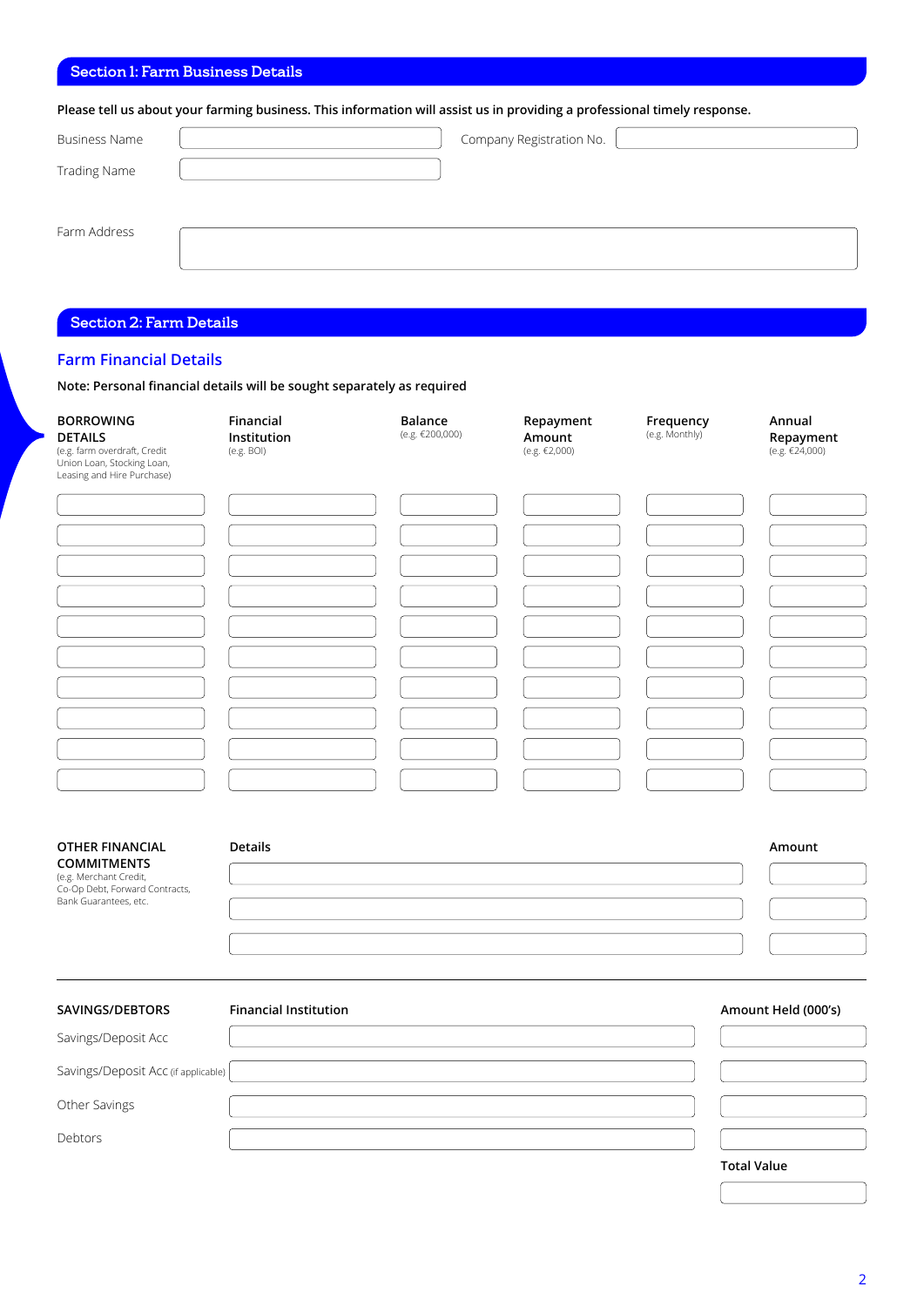| <b>INVESTMENTS</b> | <b>Financial Institution</b> | Value $\epsilon$   | Term Remaining (if applicable) |
|--------------------|------------------------------|--------------------|--------------------------------|
| Investments        |                              |                    |                                |
| Life Assurance     |                              |                    |                                |
| Pension            |                              |                    |                                |
| Shares             |                              |                    |                                |
| Property           |                              |                    |                                |
| Other (specify)    |                              |                    |                                |
| Other (specify)    |                              |                    |                                |
|                    |                              | <b>Total Value</b> |                                |
|                    |                              |                    |                                |

# **FARM DETAILS**

**Please provide a brief description of your farming system (E.g. I farm 200 acres (30 leased) comprising dairy (60 milking herd), beef (80 head – calf to beef) forestry (15 acres) and tillage (Barley) enterprises).**

| Suckler Cow Enterprise: Calves sold at age                              |                                                                                                      |               |                                                 | (months)         |
|-------------------------------------------------------------------------|------------------------------------------------------------------------------------------------------|---------------|-------------------------------------------------|------------------|
|                                                                         | Type of Beef Enterprise: (Calf to Beef) (Forward Stores to Beef) (Summer Grazing) (Over - Wintering) |               |                                                 |                  |
|                                                                         | Sheep System: (Lowland - Early) (Lowland - Mid Season) (Hill/Mountain)                               |               |                                                 |                  |
| <b>HERD HEALTH STATUS</b><br>Please tick as appropriate<br>T.B<br>Clear | Closed                                                                                               | TBC           | Count for year ending                           |                  |
| Clear<br><b>BVD</b>                                                     | Vaccinated                                                                                           | Leptospirosis | Other                                           |                  |
| <b>OWNED LAND DETAILS</b>                                               |                                                                                                      |               |                                                 |                  |
| <b>LAND OWNED</b>                                                       | Townland                                                                                             | Acreage       | <b>Quality</b> (Excellent; Good; Average; Poor) | Market Value (€) |
| Lot 1                                                                   |                                                                                                      |               |                                                 |                  |
| Lot 2                                                                   |                                                                                                      |               |                                                 |                  |
| Lot 3                                                                   |                                                                                                      |               |                                                 |                  |
| Lot 4                                                                   |                                                                                                      |               |                                                 |                  |
| Lot 5                                                                   |                                                                                                      |               |                                                 |                  |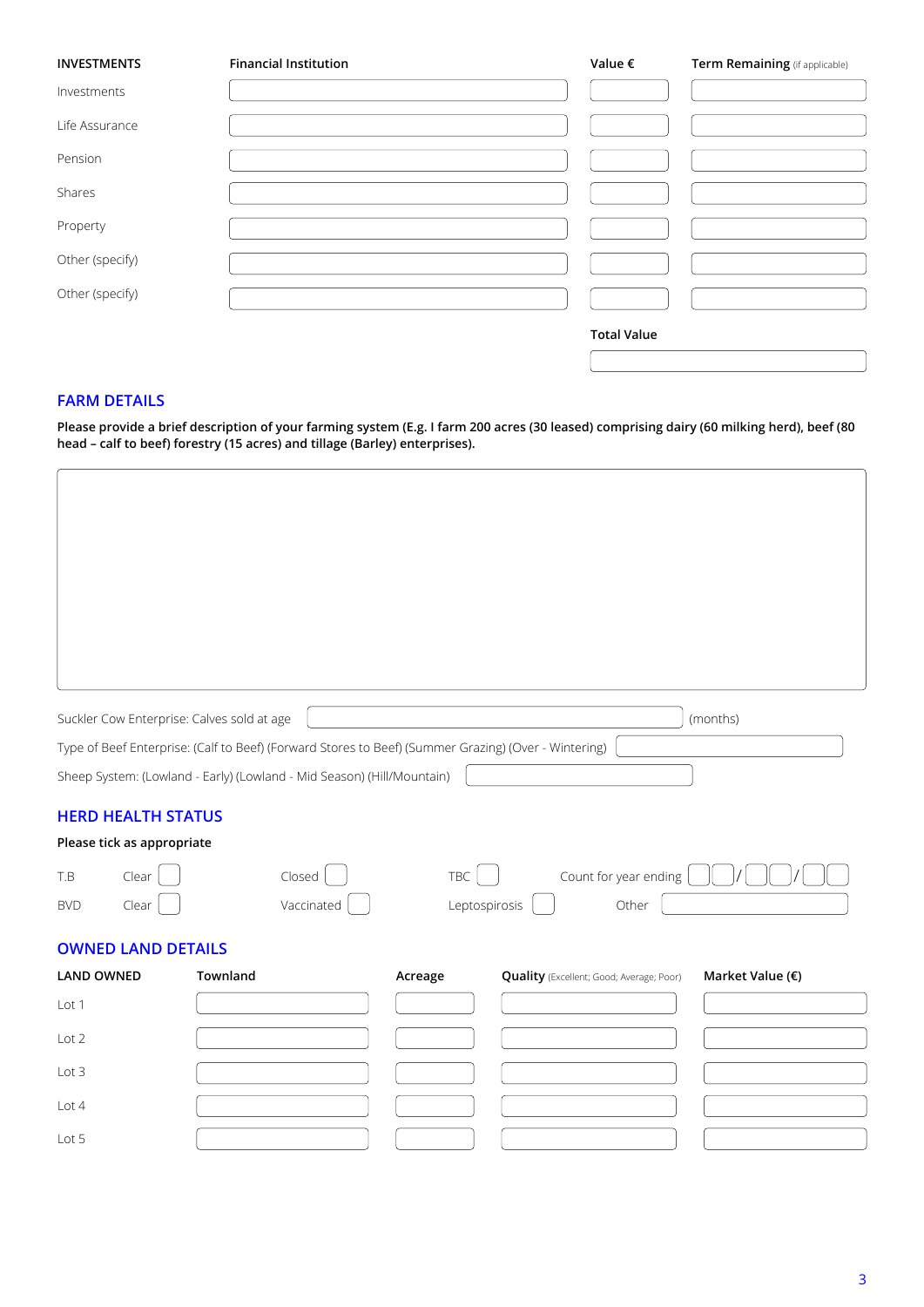# **DETAILS OF RENTED LAND**

| (Specify lease or rent)   |                                           | Townland | Acreage                                | Term                             | Annual Rental per Acre $(\epsilon)$ |
|---------------------------|-------------------------------------------|----------|----------------------------------------|----------------------------------|-------------------------------------|
|                           | Lot 1: Lease/Rent (delete as appropriate) |          |                                        |                                  |                                     |
|                           | Lot 2: Lease/Rent (delete as appropriate) |          |                                        |                                  |                                     |
|                           | Lot 3: Lease/Rent (delete as appropriate) |          |                                        |                                  |                                     |
|                           | Lot 4: Lease/Rent (delete as appropriate) |          |                                        |                                  |                                     |
|                           | Lot 5: Lease/Rent (delete as appropriate) |          |                                        |                                  |                                     |
|                           | <b>DAIRY DETAILS IF APPLICABLE.</b>       |          |                                        |                                  |                                     |
|                           | Current annual milk production            |          |                                        | Projected annual milk production |                                     |
| Gallons                   |                                           | Litres   |                                        | Gallons                          | Litres                              |
| Year ending               |                                           |          |                                        | Year ending                      |                                     |
| Co-op Supplied            |                                           |          |                                        |                                  |                                     |
| Protein content           |                                           |          | Year ending                            |                                  |                                     |
| Butterfat content         |                                           |          | Year ending                            |                                  |                                     |
| Average Yield per Cow     |                                           |          | gallons/Litres (delete as appropriate) |                                  |                                     |
| Milk Production Platform  |                                           | acres    |                                        |                                  |                                     |
| <b>LIVESTOCK</b>          |                                           |          |                                        |                                  |                                     |
| <b>Livestock Category</b> |                                           | Number   |                                        | Market Value per unit (€)        | <b>Total</b>                        |
| <b>DAIRY</b>              | Cows                                      |          |                                        |                                  |                                     |
|                           | In Calf heifers                           |          |                                        |                                  |                                     |
|                           | Maiden heifers                            |          |                                        |                                  |                                     |
|                           | Calves 0-6 mths                           |          |                                        |                                  |                                     |
|                           | <b>Bulls</b>                              |          |                                        |                                  |                                     |
| <b>BEEF</b>               | Suckler cows                              |          |                                        |                                  |                                     |
|                           | In Calf heifers                           |          |                                        |                                  |                                     |
|                           | <b>Bulls</b>                              |          |                                        |                                  |                                     |
|                           | Over 2 years                              |          |                                        |                                  |                                     |
|                           | 1-2 years                                 |          |                                        |                                  |                                     |
|                           | <1 year                                   |          |                                        |                                  |                                     |
| <b>SHEEP</b>              | Breeding ewes                             |          |                                        |                                  |                                     |
|                           | Lambs                                     |          |                                        |                                  |                                     |
|                           | Rams                                      |          |                                        |                                  |                                     |
|                           | Other Sheep                               |          |                                        |                                  |                                     |
| PIGS                      | Sows & Gilts                              |          |                                        |                                  |                                     |
|                           | Boars                                     |          |                                        |                                  |                                     |
|                           | Fattners                                  |          |                                        |                                  |                                     |
|                           | Bonhams                                   |          |                                        |                                  |                                     |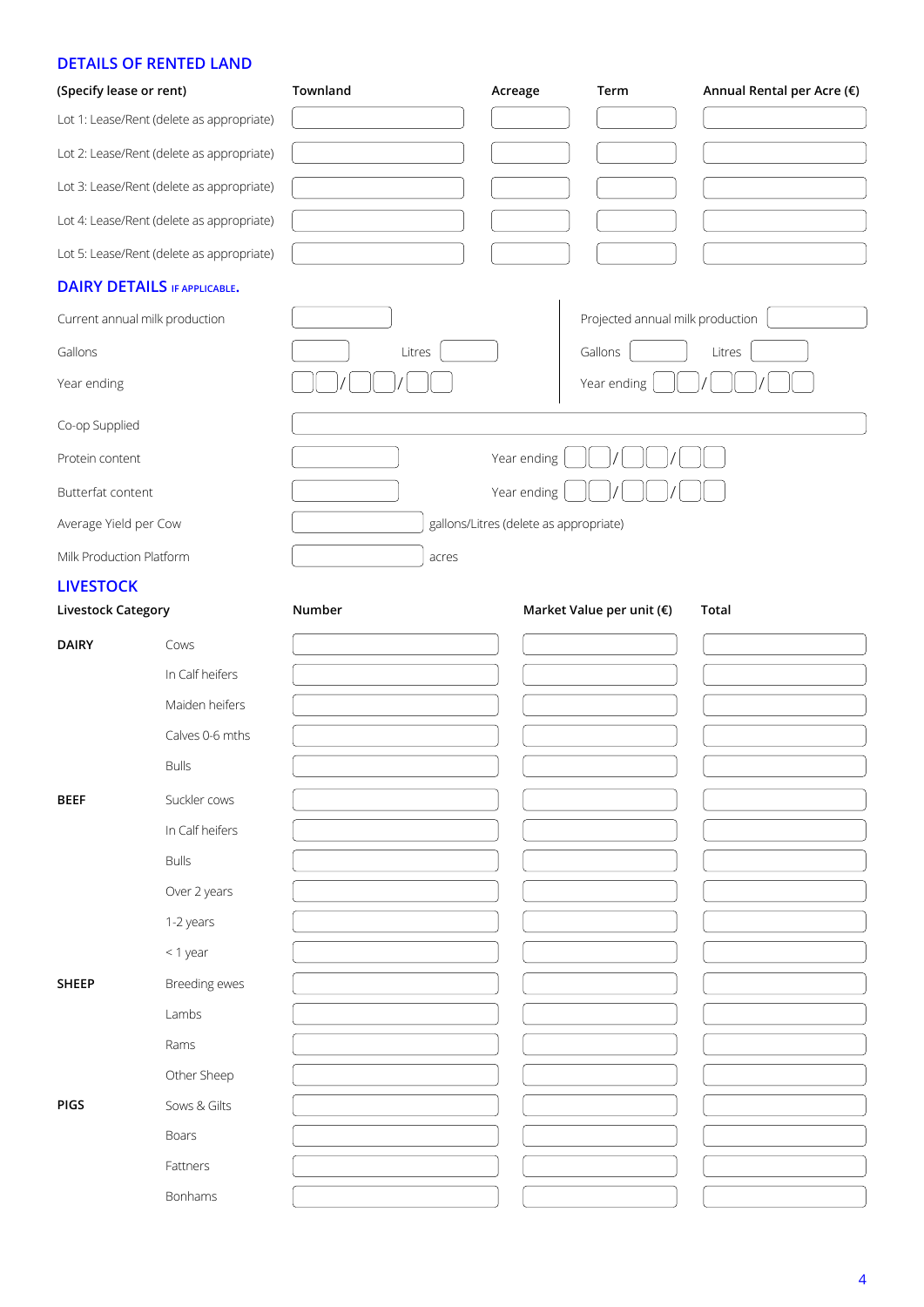# **LIVESTOCK CONTINUED.**

| <b>Livestock Category</b> |         | Number | Market Value per unit $(\epsilon)$ | Total |
|---------------------------|---------|--------|------------------------------------|-------|
| <b>HORSES</b>             | Specify |        |                                    |       |
| <b>POULTRY</b>            | Specify |        |                                    |       |
| <b>OTHER</b>              | Specify |        |                                    |       |
|                           |         |        | <b>Total Value</b>                 |       |

# **FARM MACHINERY DETAILS**

| Crop Type | Acreage | <b>Expected yield</b>   | <b>Market Value</b> | Description | Age                                     | Value |
|-----------|---------|-------------------------|---------------------|-------------|-----------------------------------------|-------|
|           |         |                         |                     |             |                                         |       |
|           |         |                         |                     |             |                                         |       |
|           |         |                         |                     |             |                                         |       |
|           |         |                         |                     |             |                                         |       |
|           |         | <b>Total Crop Value</b> |                     |             | <b>Total Farm</b><br>Machinery<br>Value |       |

# **FARM PRODUCE IN STOCK**

|                                  | Number               | Market Value per unit (€)                | <b>Total Value</b>                 |
|----------------------------------|----------------------|------------------------------------------|------------------------------------|
| Silage (tons)                    |                      |                                          |                                    |
| Silage (bales)                   |                      |                                          |                                    |
| Hay (bales)                      |                      |                                          |                                    |
| Straw (bales)                    |                      |                                          |                                    |
| Grain (tons)                     |                      |                                          |                                    |
| Other (Specify)                  |                      |                                          |                                    |
| Other (Specify)                  |                      |                                          |                                    |
|                                  |                      | <b>Total Farm Produce in Stock Value</b> |                                    |
| <b>LABOUR</b>                    |                      | Permanent                                | <b>Total Labour Cost</b>           |
|                                  |                      |                                          |                                    |
|                                  | Amount per annum (€) |                                          |                                    |
| Casual                           |                      |                                          |                                    |
| <b>DETAILS OF FARM BUILDINGS</b> |                      |                                          |                                    |
| Description                      | Livestock capacity   |                                          | Location (i.e. lot 1, lot 2, etc.) |
|                                  |                      |                                          |                                    |
|                                  |                      |                                          |                                    |
|                                  |                      |                                          |                                    |
|                                  |                      |                                          |                                    |
|                                  |                      |                                          |                                    |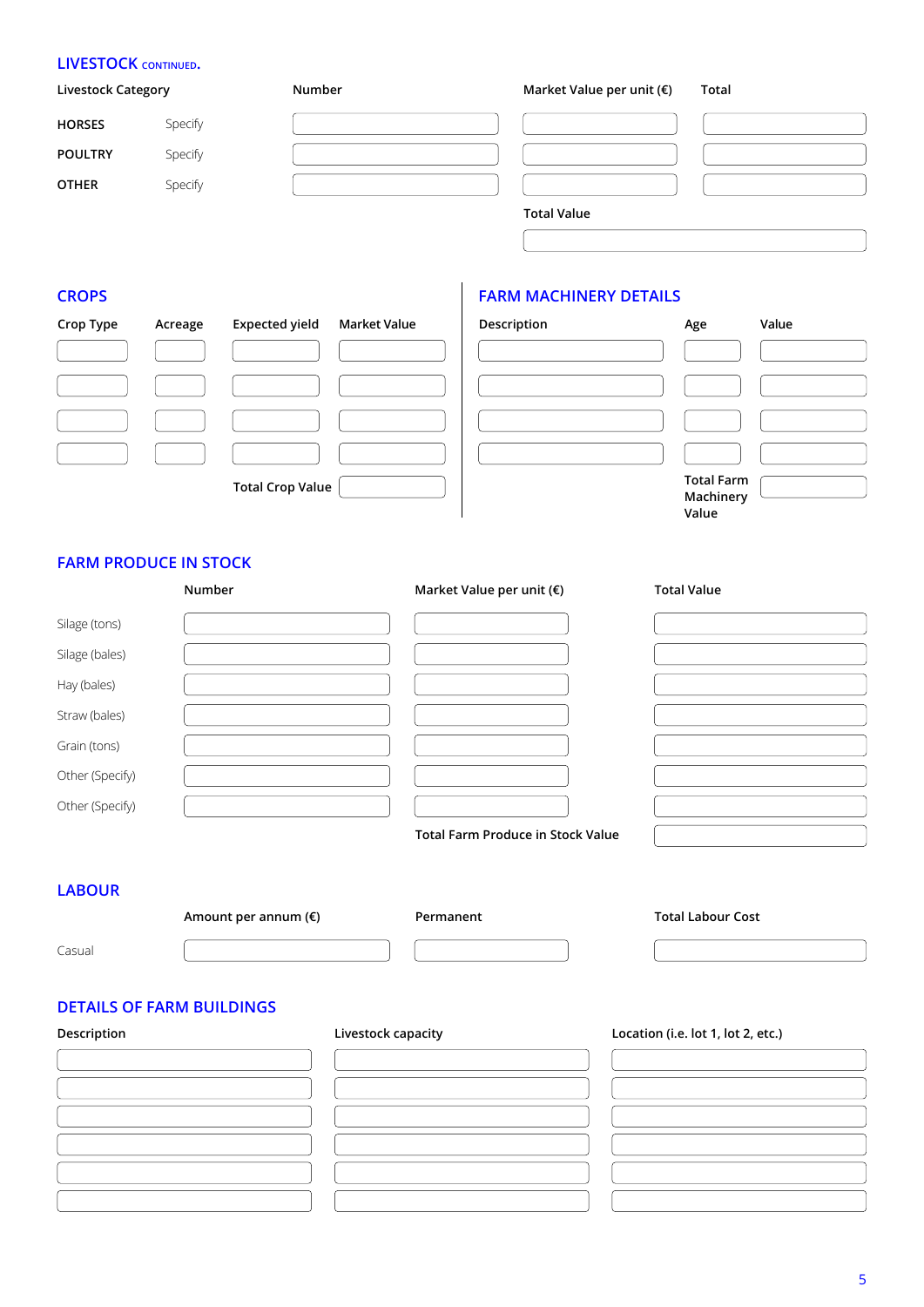# **CAPITAL EXPENDITURE IN PAST YEAR/TWO YEARS** (provide details of development and cost)

| <b>DIRECT PAYMENT DETAILS</b>             |                 |                   |               |            | Amount        |
|-------------------------------------------|-----------------|-------------------|---------------|------------|---------------|
| Single Farm Payment                       |                 |                   |               |            |               |
| Number of Entitlements                    |                 | Value per hectare |               |            |               |
| Rural Environment Protection Scheme (REPS |                 | Year of expiry    |               |            |               |
| Agri Environmental Options Scheme (AEOS)  |                 | Year of expiry    |               |            |               |
| Forestry Premia                           |                 | Year of expiry    |               |            |               |
| Disadvantaged Area Payment                |                 |                   |               |            |               |
| Suckler Cow Welfare Scheme                |                 |                   |               |            |               |
| Total                                     |                 |                   |               |            |               |
| <b>TRADING ACCOUNTS</b>                   |                 |                   |               |            |               |
|                                           | Year 1          |                   | Year 2        | Year 3     |               |
| Full Year Accounts?                       | Yes<br>$\rm No$ |                   | Yes<br>No     | Yes        | $\rm No$      |
| Period Ending                             |                 |                   |               |            |               |
| Accounts Type                             | Audited         |                   | Audited       | Audited    |               |
|                                           | Auditors Name   |                   | Auditors Name |            | Auditors Name |
|                                           |                 |                   |               |            |               |
|                                           | Certified       |                   | Certified     | Certified  |               |
|                                           | Management      |                   | Management    | Management |               |
|                                           | Other           |                   | Other         | Other      |               |
|                                           | Value (€000s)   |                   | Value (€000s) |            | Value (€000s) |
| Sales/Turnover                            |                 |                   |               |            |               |
| <b>Gross Profit</b>                       |                 |                   |               |            |               |
| Net Profit                                |                 |                   |               |            |               |
| Interest                                  |                 |                   |               |            |               |
| Depreciation                              |                 |                   |               |            |               |
| Drawings                                  |                 |                   |               |            |               |
| Tax                                       |                 |                   |               |            |               |
| <b>OTHER</b>                              |                 |                   |               |            |               |
| Tax Status (Tax up to date)               | $\rm No$<br>Yes |                   |               |            |               |
| Is a revenue agreement in place?          | Yes<br>$\rm No$ |                   |               |            |               |
| Monthly Amount of Revenue Agreement       |                 |                   |               |            |               |

Please complete detail as appropriate.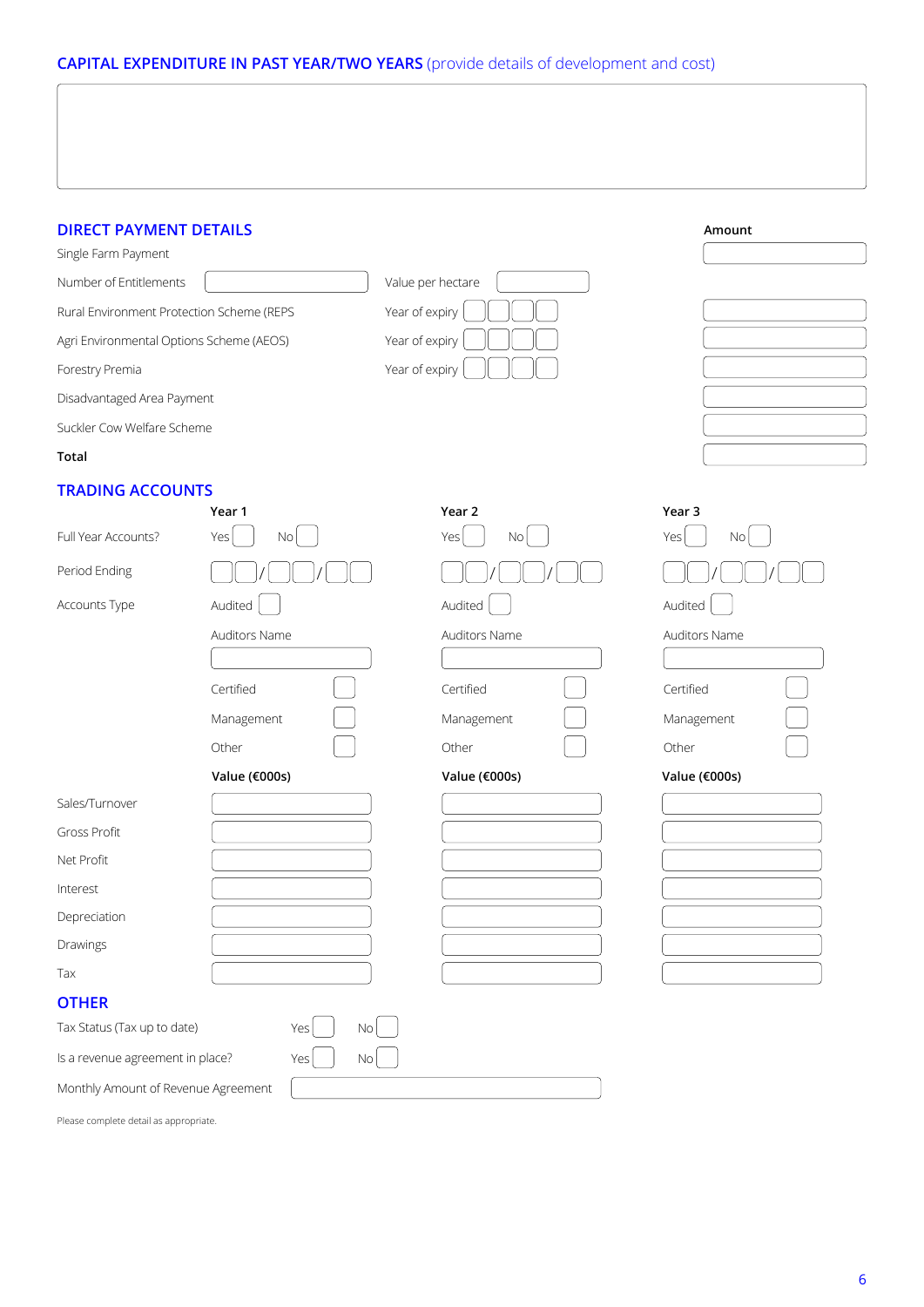### **CREDIT REFERENCE AGENCIES**

As part of the application process and ongoing loan management we will carry out credit checks and share information with the Central Credit Register (CCR) and/or other credit reference agencies. Those agencies may keep a record of this information and may give it to other financial institutions that you apply to for credit facilities.

### **PERSONAL DATA NOTICE FROM THE STRATEGIC BANKING CORPORATION OF IRELAND**

The information, including personal data, provided on this application may be disclosed by the Bank to the Strategic Banking Corporation of Ireland ("SBCI") for the purposes of: (i) determining eligibility for the particular SBCI Scheme; (ii) anti-money laundering / financing of terrorism or fraud; (iii) the Bank and SBCI's reporting functions in accordance with the Scheme; and (iv) conducting relevant surveys by or on behalf of the SBCI. Such processing is undertaken pursuant to the SBCI's statutory purposes and in relation to personal data that it obtains, the SBCI acts as data controller for the purposes of applicable data protection law. The SBCI may also disclose the information to its respective advisors, contracted parties, delegates and agents, and the SBCI's own funders (details of which are available at: sbci.gov.ie/). For further information on how the SBCI handles personal data, including information about your data protection rights (in respect of the SBCI) and the contact details of the SBCI's data protection officer, please refer to the SBCI's data protection statement which is available at: sbci.gov.ie